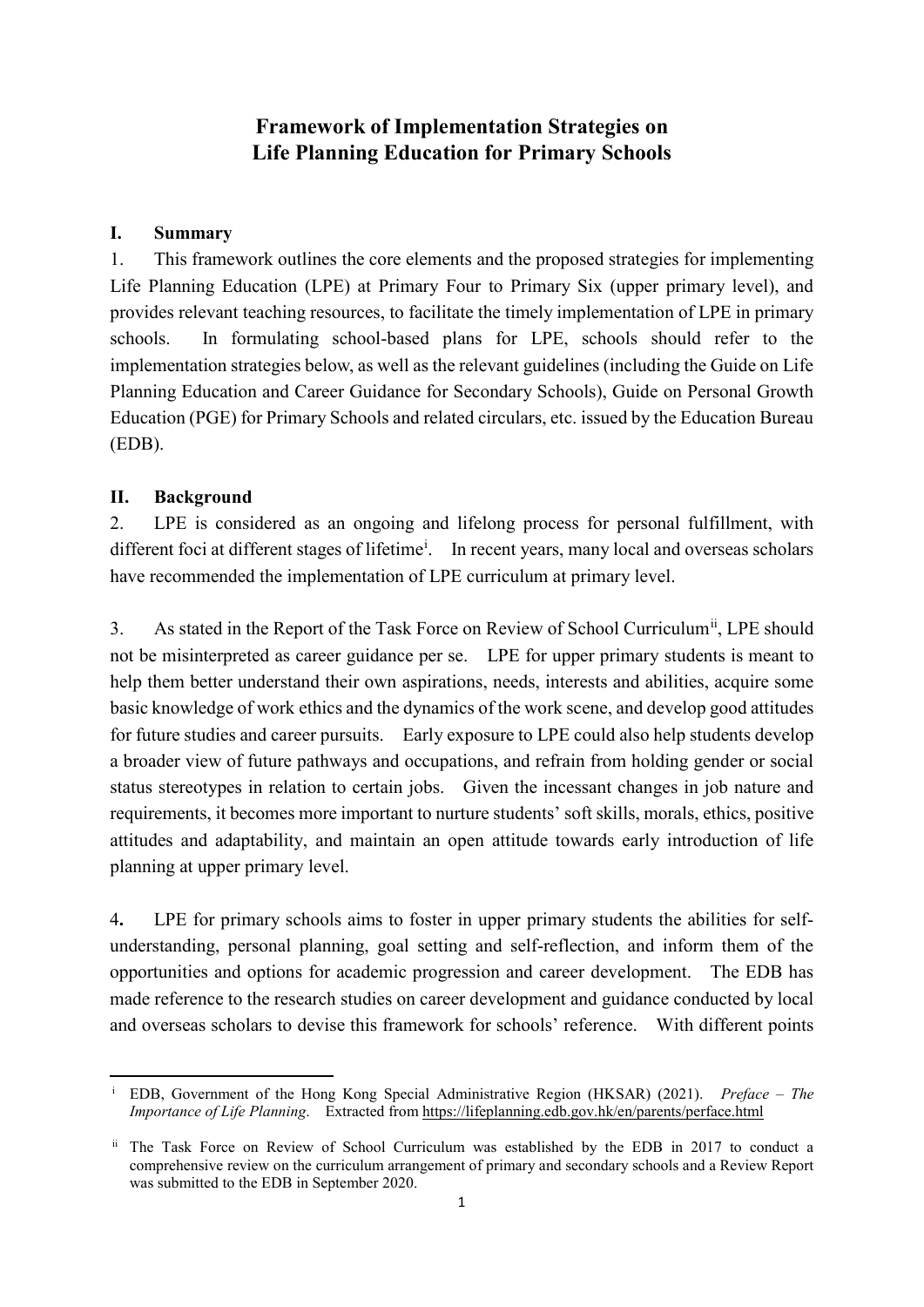of view<sup>[ii](#page-1-0)i</sup> taken into account, LPE is regarded as consisting of the following four core elements:

- (1) **Self-understanding:** To help students know more about their self-worth, discover their strengths and abilities, develop self-recognition and build confidence; and help them refrain from holding gender or social status stereotypes in relation to certain jobs;
- (2) **Study Pathways and Career Exploration:** To help students identify opportunities and options for academic progression and career development, and prioritise the options and make a choice after analysing and assessing the opportunities and their importance;
- (3) **Planning and management of Further Studies:** To motivate students to set life and career goals, prioritise them according to their importance and impact and endeavour to achieve them; and
- (4) **Career development-related Soft Skills:** To help students understand, analyse and assess themselves; acquire learning, social and decision-making skills; set long- and short-term goals, etc.

#### **III. Objectives of LPE for Primary Schools**

1

5**.** Schools may, in light of students' developmental needs, incorporate the core elements of LPE into their school-based curriculum. LPE for primary schools should not be confined to increasing students' knowledge of different industries. Instead, it should be able to help students understand their interests, abilities and aspirations; apprehend socio-economic changes and industry-related evolvements; and nurture positive values and proper attitudes towards learning and life (e.g. punctuality, sense of responsibility and honesty). All these are conducive to students' academic, career and life planning. LPE is not an independent subject and relevant learning contents should be embedded in the learning activities of individual

<span id="page-1-0"></span>iii Different theories and views on LPE put forward by academics are summarised below: According to Donald E. Super's career development theory (1990), primary students are at a growth stage and they begin to develop self-concepts. Schools may help these students complete the developmental tasks of this stage (such as selfrecognition and building of confidence) and learn about different skills, attitudes, interests and needs. Gysbers, N. C. et al. (2011) took the view that the element of career development under the guidance and counselling curriculum at primary level should aim to help students build self-confidence, and acquire learning, social and decision-making skills, and to encourage them to proactively engage in exploration of educational and occupational possibilities. Gysbers, N. C. (2013) asserted that counselling on life planning could be introduced at primary level. Gottfredson, L. S. remarked in his career development theory (1981) that schools should help students unleash their potential to the fullest while enhancing their awareness of occupational prejudice connected with gender or social status. According to Bandura, A.'s self-efficacy theory (1977 & 1982), schools should enable students to have more positive experiences, including development of strengths and abilities, setting of personal goals, and supported achievement of personal dreams. Leung, S. M. et al. (2002) opined that life planning should comprise four elements, namely self-understanding, recognition of opportunities, setting of life and career goals, and development of career and life planning skills. Leung, S. M. (2005) reckoned that LPE curriculum is an economically efficient intervention method with notable results, and can be systematically implemented at primary, secondary and tertiary levels. Yuen, M.T. et al. (2005) considered that the life skills curriculum at upper primary level should cover four domains (namely academic development, career and talent development, personal development, and social development), and should seek to help students realise their talent, establish proper work habits, explore career development possibilities, acquire communication skills, learn to respect and accept others, and develop conflict management and leadership skills.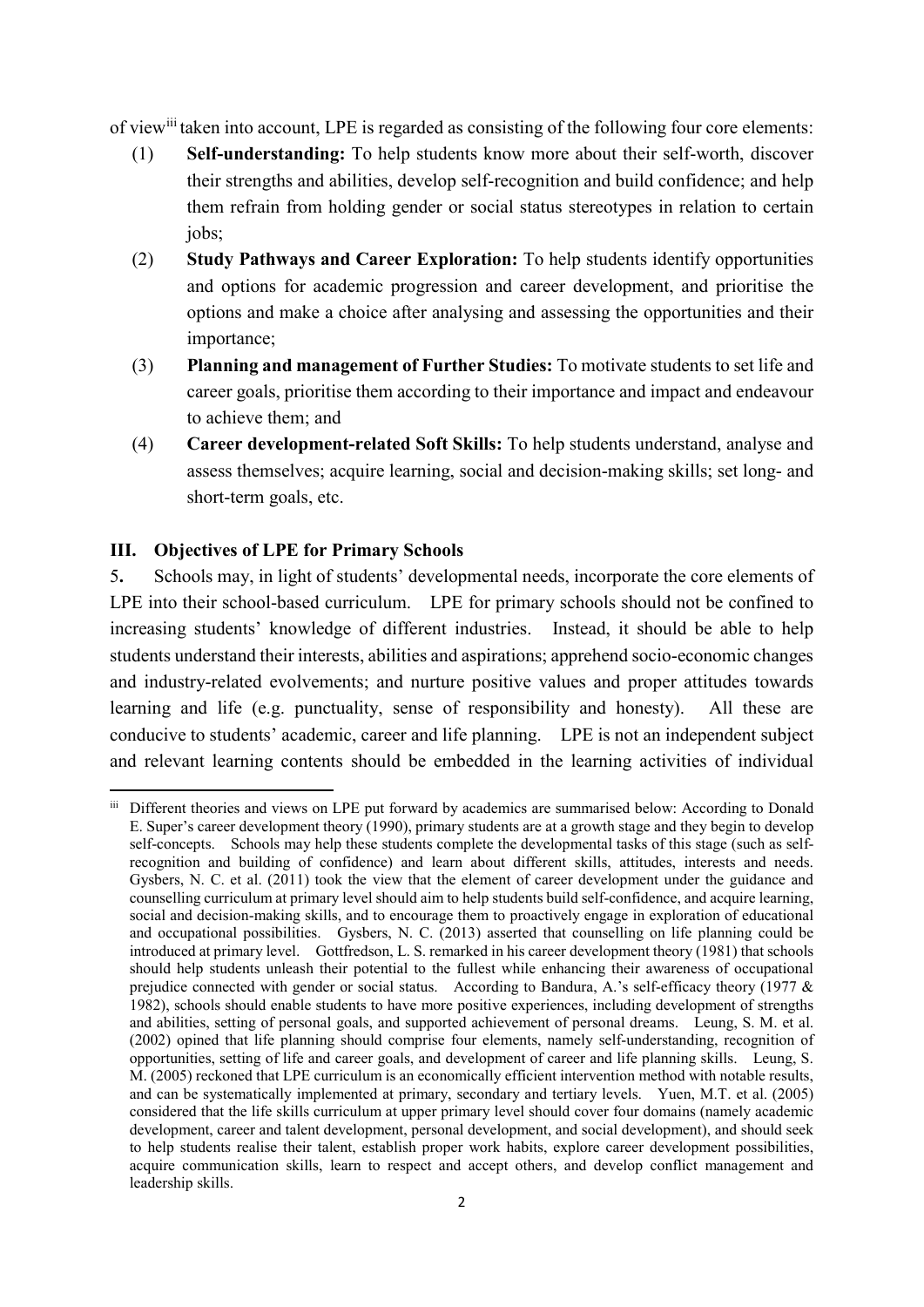subjects or across subjects, such as tours and visits, excursions and exchanges, and volunteer work. Such arrangements do not only contribute to more effective implementation of LPE, but also promote students' growth and cater for their needs. Having regard to primary students' needs and characteristics at their developmental stage, as well as the uncertainties surrounding future jobs or career, in-depth career guidance or planning in primary level is not recommended. Teaching content should instead focus on nurturing students' multifaceted abilities, positive values and attitudes in order to prepare them for future challenges.

## **IV. Three Core Elements of LPE and the Learning Framework in Primary Schools**

6**.** Taking into account the recommendations made by the Task Force on Review of School Curr[i](#page-2-0)culum<sup>iv</sup> and the successful experience in implementing LPE in secondary schools, we hold the view that primary schools should, in light of the developmental needs of upper primary students and irrespective of their abilities and aspirations, implement LPE at primary level in a systematic manner. As such, LPE for primary schools should also draw reference from the three learning elements of LPE at secondary level, i.e. Self-understanding and Development, Career Exploration, and Career Planning and Management.

7. As upper primary students have to make choices about academic progression and it would not be too late for them to work out their career plan until secondary years, it is proposed that at primary level, two of the aforesaid three core elements of LPE be adapted: from Career Exploration to Study Pathways/Career Exploration; and from Career Planning and Management to Planning and Management of Further Studies (see the diagram below).



## 8. Through **Self-understanding and Development**, students can understand themselves

1

<span id="page-2-0"></span>iv Task Force on Review of School Curriculum (2020), *Optimise the curriculum for the future Foster wholeperson development and diverse talents*, Hong Kong: the EDB of HKSAR Government; Q&A on Follow-up on Final Report of the Task Force on Review of School Curriculum by the Curriculum Development Institute, the EDB.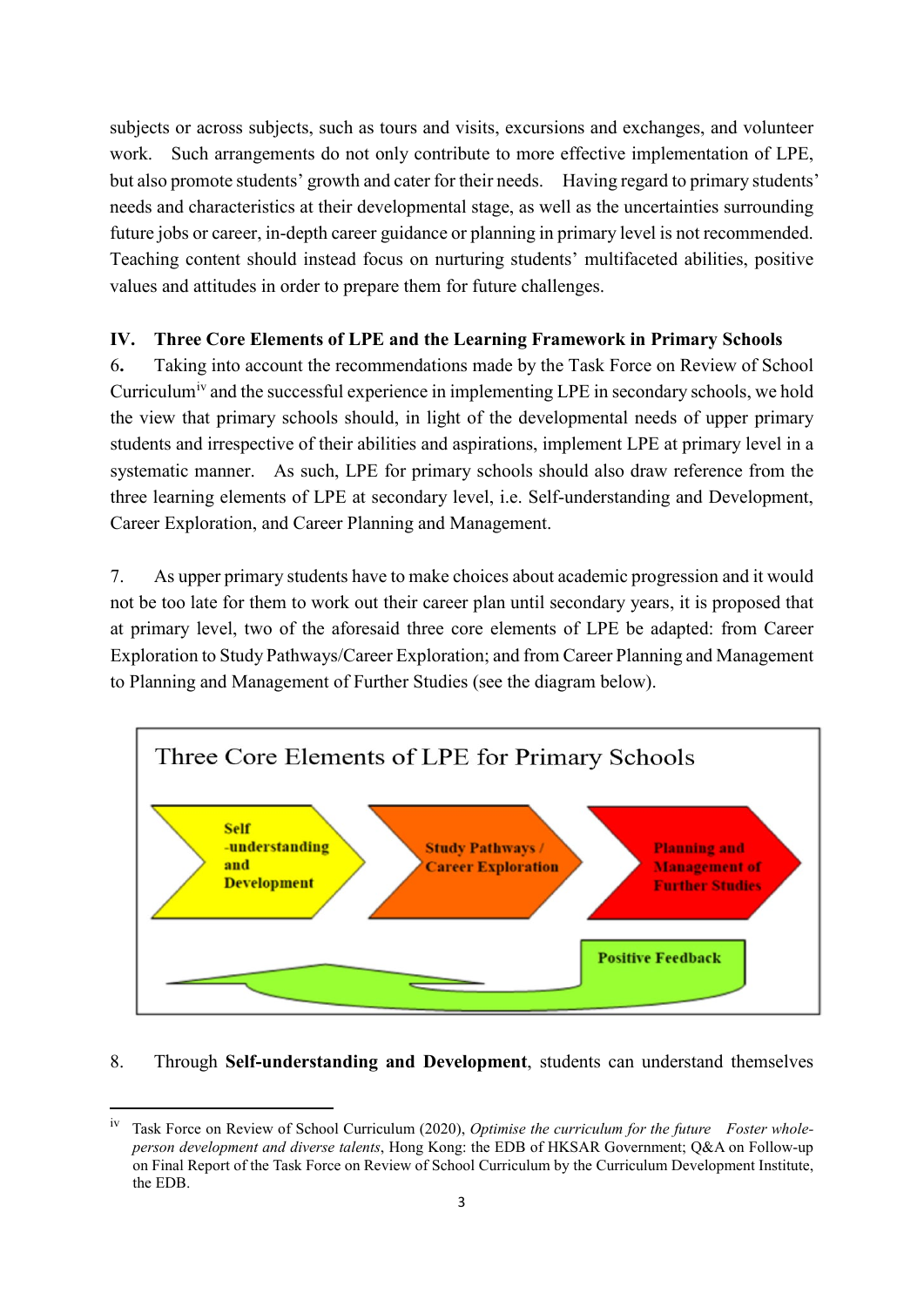and the impact of external influences on life planning. Through **Study Pathways/Career Exploration**, students explore study and career opportunities, constraints and options available to them. With **Planning and Management of Further Studies**, students are assisted to make choices about academic progression, work out and keep to their progression plan; in so doing, they will learn how to cope with changes associated with future studies and career pursuits. Positive feedback from teachers and parents are useful in enhancing students' self-reflection ability, and prompting them to continuously self-explore, look for articulation pathways, search for career information and opportunities, refine their life plan and find their direction in life. For the major expected learning outcomes of LPE for primary schools and recommendations on its implementation platform/modes, please refer to the table below.

| <b>Three learning focuses</b><br>and developmental<br>characteristics                                                                                                                                                    | <b>Expected learning outcomes</b><br>for upper primary students                                                                                                                                                                                               | <b>Recommended implementation</b><br>platform/modes                                                                                                                                                                                                                                                                                                                                                                                                   |
|--------------------------------------------------------------------------------------------------------------------------------------------------------------------------------------------------------------------------|---------------------------------------------------------------------------------------------------------------------------------------------------------------------------------------------------------------------------------------------------------------|-------------------------------------------------------------------------------------------------------------------------------------------------------------------------------------------------------------------------------------------------------------------------------------------------------------------------------------------------------------------------------------------------------------------------------------------------------|
| Self-understanding<br>and Development<br>Understand one's<br>orientations, needs,                                                                                                                                        | Have a better<br>$\checkmark$<br>understanding of one's<br>abilities/personalities/<br>interests and expectations                                                                                                                                             | $\checkmark$ PGE lesson activities may<br>include group play, group<br>discussions, role play,<br>questionnaire survey and story-<br>telling                                                                                                                                                                                                                                                                                                          |
| interests, abilities and<br>aspirations, and learn<br>about occupational<br>prejudice that arises<br>from gender or social<br>status stereotypes                                                                         | $\checkmark$<br>Set self-appropriate<br>personal goals and<br>actively prepare oneself<br>for studies and living<br>Learn about<br>$\checkmark$<br>occupational prejudice<br>that arises from gender<br>and social status<br>stereotypes                      | Encourage students to participate<br>$\checkmark$<br>more in different activities and<br>widen their exposure to different<br>people and things; promote<br>exchange of ideas and<br>experiences between teachers and<br>students and among students to<br>help students reflect on and learn<br>more about themselves<br>$\checkmark$ Help students set goals and<br>devise plans for the new school<br>year before the start of each<br>school term |
| <b>Study</b><br>Pathways/Career<br><b>Exploration</b><br>Apprehend socio-<br>economic changes and<br>industry-related<br>evolvements, as well as<br>how one's abilities,<br>aspirations and study<br>options are career- | Learn about the<br>$\checkmark$<br>academic structure,<br>medium of instruction,<br>subjects taught, etc. in<br>secondary schools and<br>how they are related to<br>future study options in<br>order to prepare for the<br>transition to secondary<br>schools | $\checkmark$ PGE lesson activities may<br>include group play, group<br>discussions, role play,<br>questionnaire survey and story-<br>telling<br>$\checkmark$<br>Offer counselling services for<br>primary-secondary transition to<br>help students learn about life and<br>learning modes in secondary<br>schools                                                                                                                                     |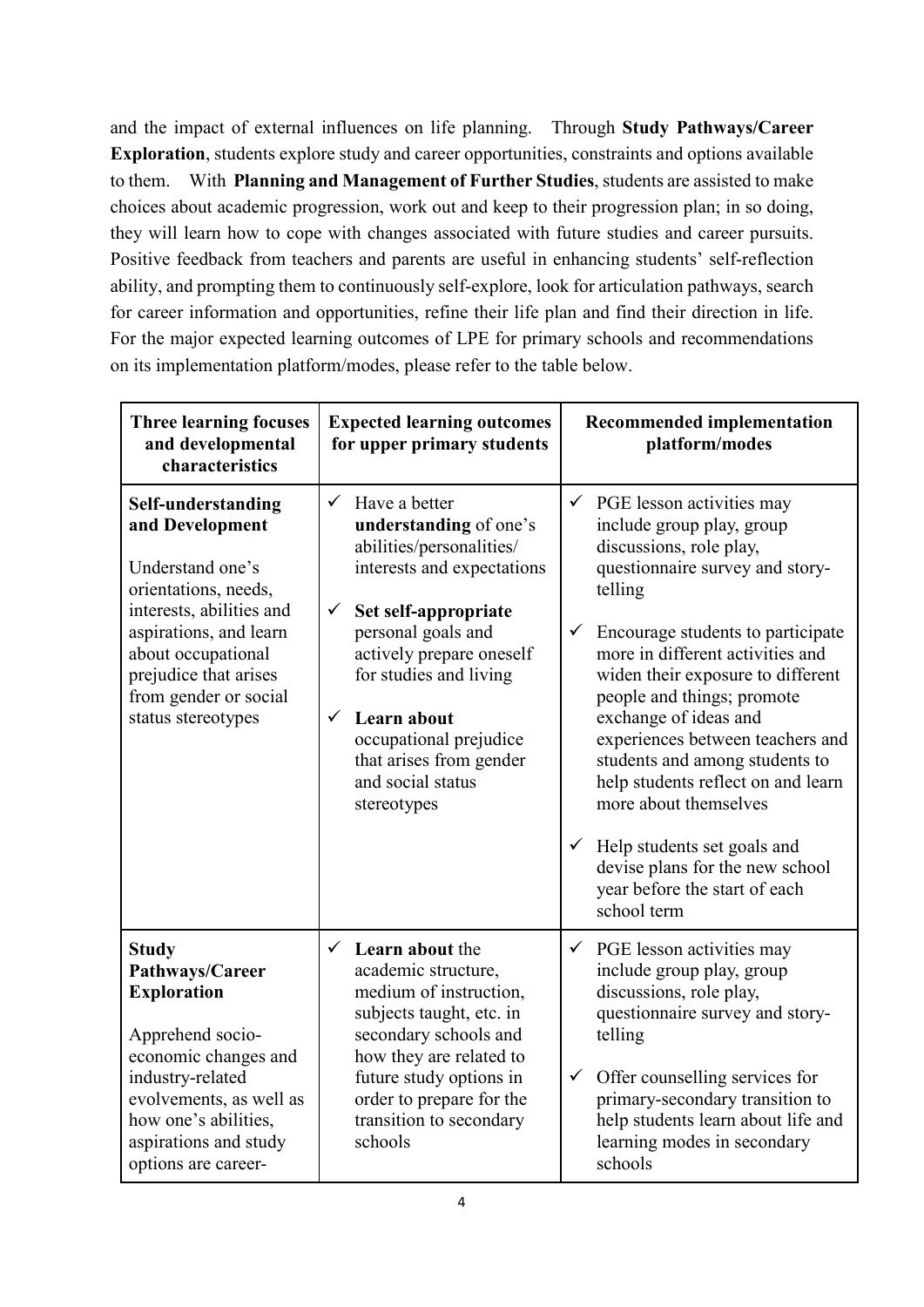| <b>Three learning focuses</b><br>and developmental<br>characteristics                                                                                                                                                | <b>Expected learning outcomes</b><br>for upper primary students                                                                                                                                                                                                                                                                                                                                                                                                                                                                                                                                                                        | <b>Recommended implementation</b><br>platform/modes                                                                                                                                                                                                                                                                                                                                                                                                                                                                                   |  |
|----------------------------------------------------------------------------------------------------------------------------------------------------------------------------------------------------------------------|----------------------------------------------------------------------------------------------------------------------------------------------------------------------------------------------------------------------------------------------------------------------------------------------------------------------------------------------------------------------------------------------------------------------------------------------------------------------------------------------------------------------------------------------------------------------------------------------------------------------------------------|---------------------------------------------------------------------------------------------------------------------------------------------------------------------------------------------------------------------------------------------------------------------------------------------------------------------------------------------------------------------------------------------------------------------------------------------------------------------------------------------------------------------------------------|--|
| related                                                                                                                                                                                                              | <b>Realise</b> how major<br>✓<br>occupations are related to<br>different subjects<br><b>Recognise</b> the<br>✓<br>development trends and<br>rapid changes in the<br>workplace and social<br>environment, in order to<br>help students face<br>challenges brought by<br>rapid changes<br>$\checkmark$<br><b>Discover</b> personal<br>dreams, and understand<br>one's abilities/<br>personalities/interests/<br>expectations and how<br>study options are related<br>to personal dreams<br><b>Share</b> with family<br>$\checkmark$<br>members/significant<br>others their visions and<br>expectations for future<br>studies/career/life | Participate in career-related<br>✓<br>programmes and activities, with<br>follow-up discussions and<br>debriefing<br>$\checkmark$<br>Guide students in learning about<br>the occupations of people around<br>them and the progression<br>pathways by making reference to<br>students' life events (including<br>those that take place in school,<br>family and community)<br>Include sharing sessions with<br>$\checkmark$<br>family members/significant<br>others when devising life<br>planning activities                           |  |
| <b>Planning and</b><br><b>Management</b> of<br><b>Further Studies</b><br>Devise plans for<br>progression to<br>secondary schooling;<br>develop positive values<br>and good attitudes<br>towards learning and<br>life | Set goals and get<br>✓<br>prepared for enrolment in<br>the desired secondary<br>school and progression to<br>secondary schooling<br><b>Develop</b> positive values<br>✓<br>and good attitudes (e.g.<br>punctuality, sense of<br>responsibility and<br>honesty), and recognise<br>the importance of these<br>values and attitudes to<br>future studies or career<br>development                                                                                                                                                                                                                                                         | $\checkmark$ Attend briefings or open day<br>activities on Secondary One<br>admission/making choices<br>organised by different secondary<br>schools<br>Arrange visits to secondary<br>$\checkmark$<br>schools and even secondary<br>school life exploration activities<br>for students so that they can learn<br>about life and learning modes in<br>secondary schools<br>Help students develop regular<br>✓<br>living habits through the<br>extended activities of Moral<br>Education/PGE lessons or<br><b>Students Award Scheme</b> |  |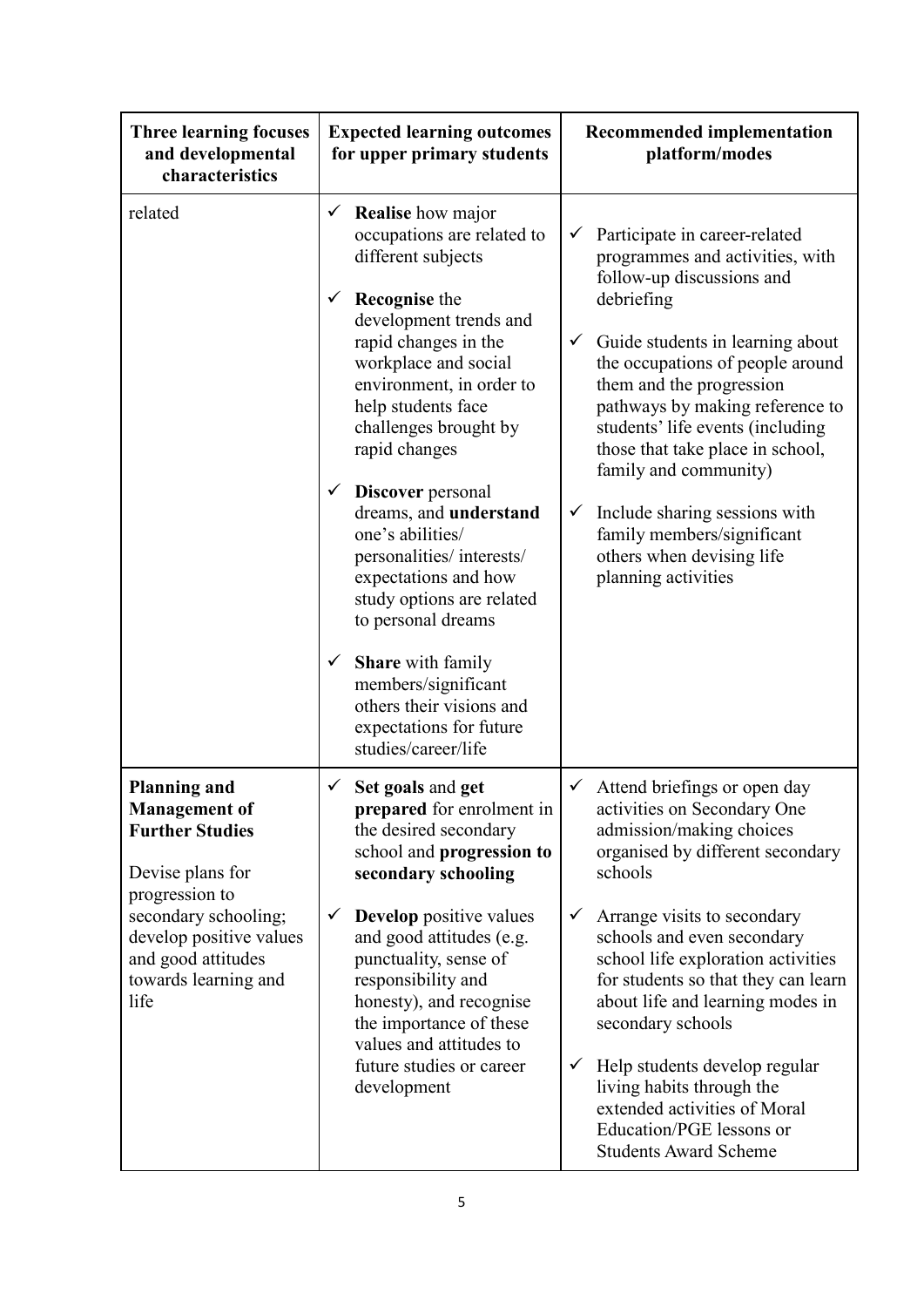| <b>Three learning focuses</b><br>and developmental<br>characteristics | <b>Expected learning outcomes</b><br>for upper primary students | <b>Recommended implementation</b><br>platform/modes                                                                                                        |
|-----------------------------------------------------------------------|-----------------------------------------------------------------|------------------------------------------------------------------------------------------------------------------------------------------------------------|
|                                                                       |                                                                 | Promote service learning, and<br>encourage students to serve as<br>class helpers or school helpers in<br>order to enhance their sense of<br>responsibility |

## **V. Planning and Implementation of LPE for Primary Schools**

9. The EDB has implemented the Comprehensive Student Guidance Service in primary schools for years. PGE lessons are offered to help students develop their own potentials and address students' developmental needs. Schools have gained profound knowledge and experience in implementing PGE. Among the four key learning areas of PGE at primary level, namely Personal Development, Social Development, Academic Development and Career Development, some already cover the learning elements of LPE. A comparison between PGE and LPE at primary level is at Appendix I.

10. Schools are advised to build on and enhance their existing PGE, and capitalise on the platform of PGE lessons. In particular, enhancements should be made to the learning focuses of Career Development under PGE, and the learning contents of different areas should be enriched for PGE lessons. Instead of replacing PGE with LPE at primary level, schools should implement both in a coordinated manner in order to effectively help students build confidence and acquire learning, social and decision-making skills. Schools may also review and consolidate subject-related or cross-curricula teaching contents and activities, and deliver LPE during PGE lessons as necessary. As far as planning and implementation are concerned, schools may consider assigning teachers, student guidance personnel or middle managers currently tasked with planning and implementing PGE to take up the duties. Some good examples of implementation are provided in the table below.

| <b>Key</b>           | Self-understanding                                                                                                | <b>Study Pathways/Career</b>                                                                                                        | <b>Planning and Management of</b>                                                                                                                                                     |
|----------------------|-------------------------------------------------------------------------------------------------------------------|-------------------------------------------------------------------------------------------------------------------------------------|---------------------------------------------------------------------------------------------------------------------------------------------------------------------------------------|
| stage                | and Development                                                                                                   | <b>Exploration</b>                                                                                                                  | <b>Further Studies</b>                                                                                                                                                                |
| $P4$ to<br><b>P6</b> | Conduct activities<br>or arrange<br>experiential<br>learning, including<br>group play, group<br>discussions, role | The activities<br>organised by the EDB<br>under the Business-<br>School Partnership<br>Programme and the<br><b>School Promotion</b> | Encourage students to<br>✓<br>participate in classroom<br>management through forming<br>class committees or appointing<br>different ambassadors (e.g.<br><b>Bulletin Board Design</b> |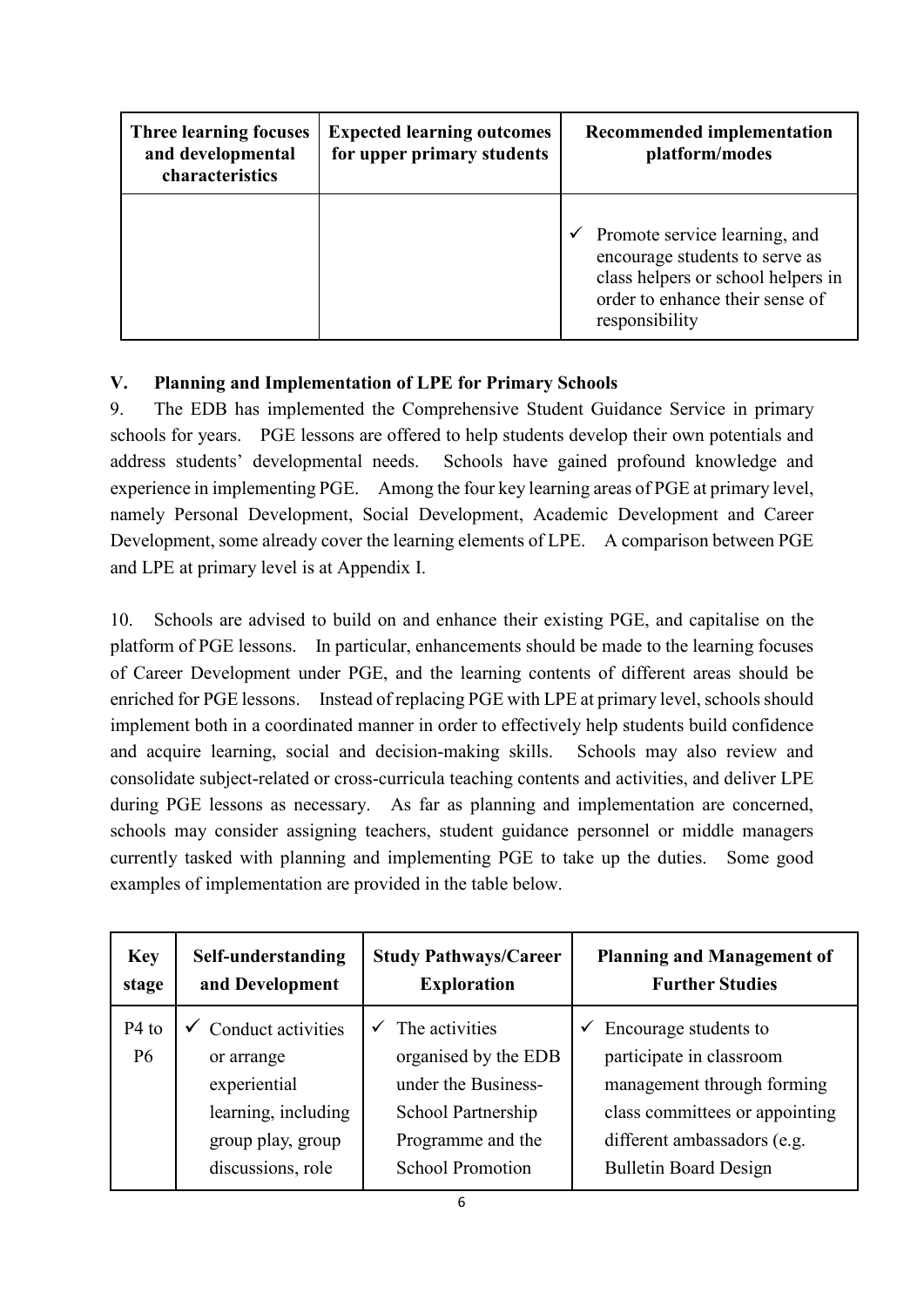| <b>Key</b><br>stage | Self-understanding<br><b>Study Pathways/Career</b><br>and Development<br><b>Exploration</b>                                                                                                                                                                                                                                                                                                                                                                                                                                                                                                                                                |                                                                                                                                                                                                                                                                                                                                                                                                                                                                                                                                                                                                                                                                                                                                                | <b>Planning and Management of</b><br><b>Further Studies</b>                                                                                                                                                                                                                                                                                                                                                                                                                                                                                                                                                                                                                                                                                                                                                                                                                                                                                                                                                             |
|---------------------|--------------------------------------------------------------------------------------------------------------------------------------------------------------------------------------------------------------------------------------------------------------------------------------------------------------------------------------------------------------------------------------------------------------------------------------------------------------------------------------------------------------------------------------------------------------------------------------------------------------------------------------------|------------------------------------------------------------------------------------------------------------------------------------------------------------------------------------------------------------------------------------------------------------------------------------------------------------------------------------------------------------------------------------------------------------------------------------------------------------------------------------------------------------------------------------------------------------------------------------------------------------------------------------------------------------------------------------------------------------------------------------------------|-------------------------------------------------------------------------------------------------------------------------------------------------------------------------------------------------------------------------------------------------------------------------------------------------------------------------------------------------------------------------------------------------------------------------------------------------------------------------------------------------------------------------------------------------------------------------------------------------------------------------------------------------------------------------------------------------------------------------------------------------------------------------------------------------------------------------------------------------------------------------------------------------------------------------------------------------------------------------------------------------------------------------|
|                     | play, questionnaire<br>survey and story-<br>telling, during PGE<br>lessons to help<br>students<br>understand<br>themselves and<br>learn about<br>prejudice<br>connected with<br>gender differences<br>and occupational<br>status<br>Promote exchange<br>$\checkmark$<br>of ideas and<br>experiences among<br>students, give<br>them more<br>opportunities to<br>express and share<br>ideas, listen to and<br>accept their views<br>and feelings, in<br>order to facilitate<br>their self-reflection<br>Encourage<br>students to<br>develop the habit<br>of goal setting, e.g.<br>setting goals and<br>devising plans for<br>the new school | Programme on<br>"Know More about<br>Government Service"<br>for primary students<br>provide a platform for<br>students to get in<br>touch with working<br>people, so that<br>students can learn<br>about different job<br>types and contents,<br>and the generic<br>knowledge, attitudes<br>and skills needed by<br>these jobs<br>Identify thought-<br>$\checkmark$<br>provoking discussion<br>topics and arrange<br>debriefing after the<br>activities so as to<br>guide students in<br>gaining a deeper<br>understanding of their<br>own abilities/<br>personalities/<br>interests/expectations,<br>and how changes in<br>the job market and<br>social environment<br>are related to study<br>options<br>Devise life planning<br>$\checkmark$ | Ambassadors, Cleaning<br>Ambassadors and IT<br>Ambassadors) so that they can<br>understand the importance of<br>having a sense of responsibility<br>and learn to shoulder<br>responsibilities<br>Design a LPE journal and<br>✓<br>encourage students to record<br>their learning experience,<br>impression and highlights of<br>each lesson, activity or<br>workplace visit, so as to<br>facilitate reflection on finding<br>their direction in life;<br>meanwhile, teachers and parents<br>are encouraged to leave words<br>of encouragement, positive<br>comments and suggestions in<br>the journal<br>Provide opportunities for<br>$\checkmark$<br>students to try out different<br>interest group/co-curricular/<br>extracurricular activities within<br>and outside school through<br>cross-panel collaboration, so<br>that students can understand<br>their own abilities/ interests/<br>personalities/ expectations<br>through broadening their<br>horizons and exposure, and get<br>prepared for progression to |
|                     | year; effective life<br>planning requires<br>careful thoughts,                                                                                                                                                                                                                                                                                                                                                                                                                                                                                                                                                                             | activity contents and<br>discussion topics<br>centring on the                                                                                                                                                                                                                                                                                                                                                                                                                                                                                                                                                                                                                                                                                  | secondary schooling<br>Arrange visits to secondary<br>✓<br>schools and even secondary                                                                                                                                                                                                                                                                                                                                                                                                                                                                                                                                                                                                                                                                                                                                                                                                                                                                                                                                   |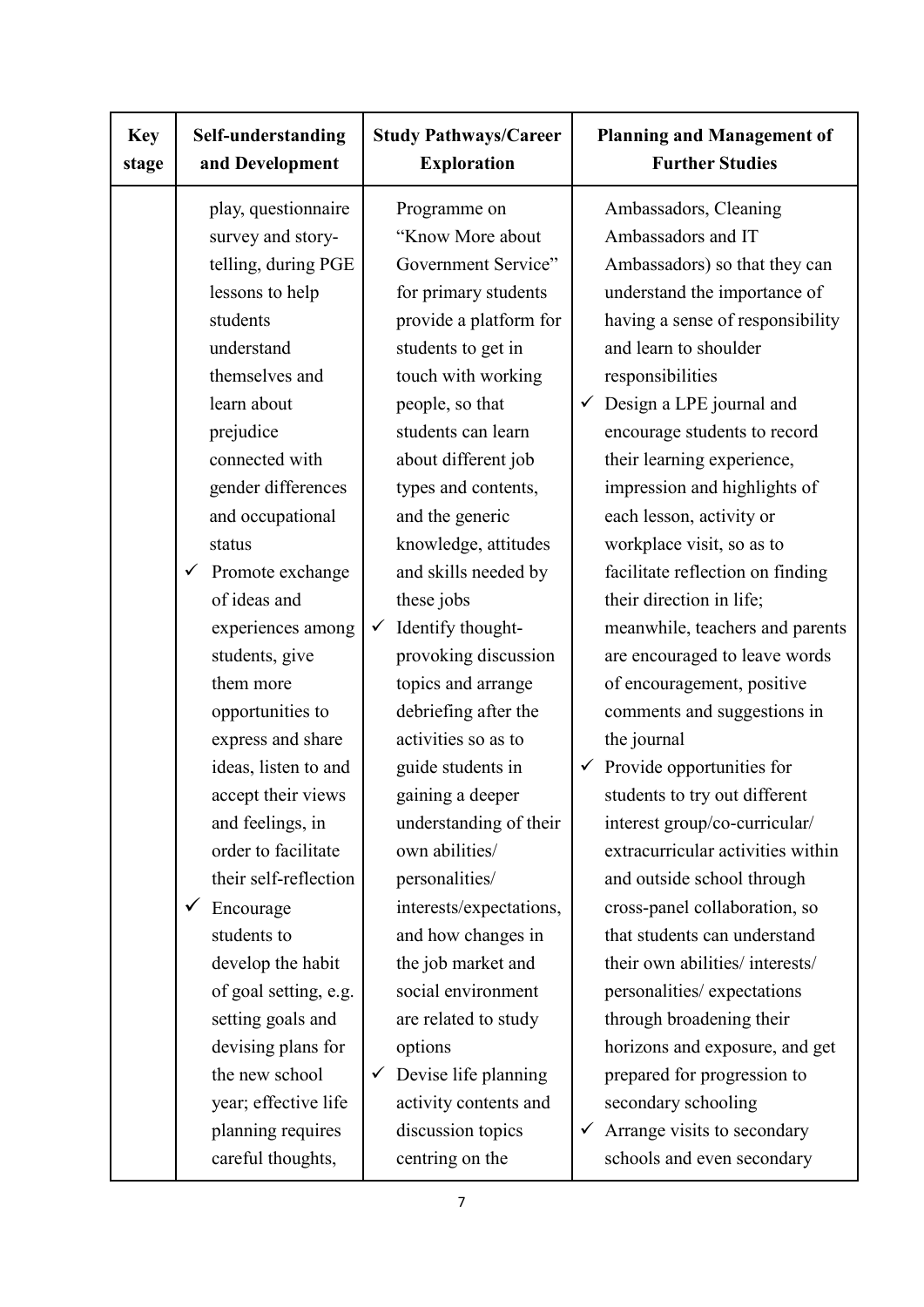| <b>Key</b> | Self-understanding                                                                                                                             | <b>Study Pathways/Career</b>                                                                                                                                         | <b>Planning and Management of</b>                                                                                                                                                                                                                               |
|------------|------------------------------------------------------------------------------------------------------------------------------------------------|----------------------------------------------------------------------------------------------------------------------------------------------------------------------|-----------------------------------------------------------------------------------------------------------------------------------------------------------------------------------------------------------------------------------------------------------------|
| stage      | and Development                                                                                                                                | <b>Exploration</b>                                                                                                                                                   | <b>Further Studies</b>                                                                                                                                                                                                                                          |
|            | and students are<br>expected to have<br>more specific self-<br>reflection in order<br>to identify their<br>small goals and<br>broad directions | everyday life of<br>students and the<br>people they are in<br>touch with in school,<br>family and<br>community so as to<br>enhance students'<br>interest in learning | school life exploration activities<br>for students, so as to facilitate<br>them to set their goals for school<br>selection and progression to<br>secondary schooling after initial<br>understanding of the learning<br>and school life of secondary<br>students |

11. To help students develop positive values and attitudes towards learning and life (e.g. punctuality, sense of responsibility and honesty) through LPE for primary schools, schools may enhance the learning contents of the existing PGE lessons and review as well as consolidate subject-related or cross-curricula teaching contents and activities to cover the learning focuses of LPE for primary schools. Since positive education or life education has already been implemented in many schools to promote students' growth, it is possible for primary schools to align LPE with these efforts to help students understand themselves and know better their goals, so that they will be more motivated to face changes and challenges with an optimistic and positive attitude, and realise their self-worth and meaning of life.

12. Developing students' soft skills (e.g. self-learning, problem-solving, collaboration and communication skills) can help them understand themselves and find their direction in life. In the domains of Personal Development, Academic Development and Social Development under the current PGE, there are modules on some of the relevant soft skills, such as personal life planning, problem-solving and social skills, etc. Schools may strive for gradual integration in light of their context and development. (For details about the positive values, proper attitudes towards learning and life, and the relevant soft skills covered by PGE, please refer to the teaching resources in Appendix II.)

13. At the initial stage of implementing LPE for primary schools, schools have to handle problems such as allocation of class periods, coordination among different panels and deployment of resources, etc. Schools are encouraged to build on existing capacities and enhance the learning contents of different areas for PGE lessons. In line with this framework, schools may accord priority to develop a school-based learning framework and relevant learning elements, and gradually extend the coverage to include other soft skills. On the other hand, various panels have sought to develop students' generic skills (including communication, problem-solving, self-management and collaboration skills) of primary students and foster in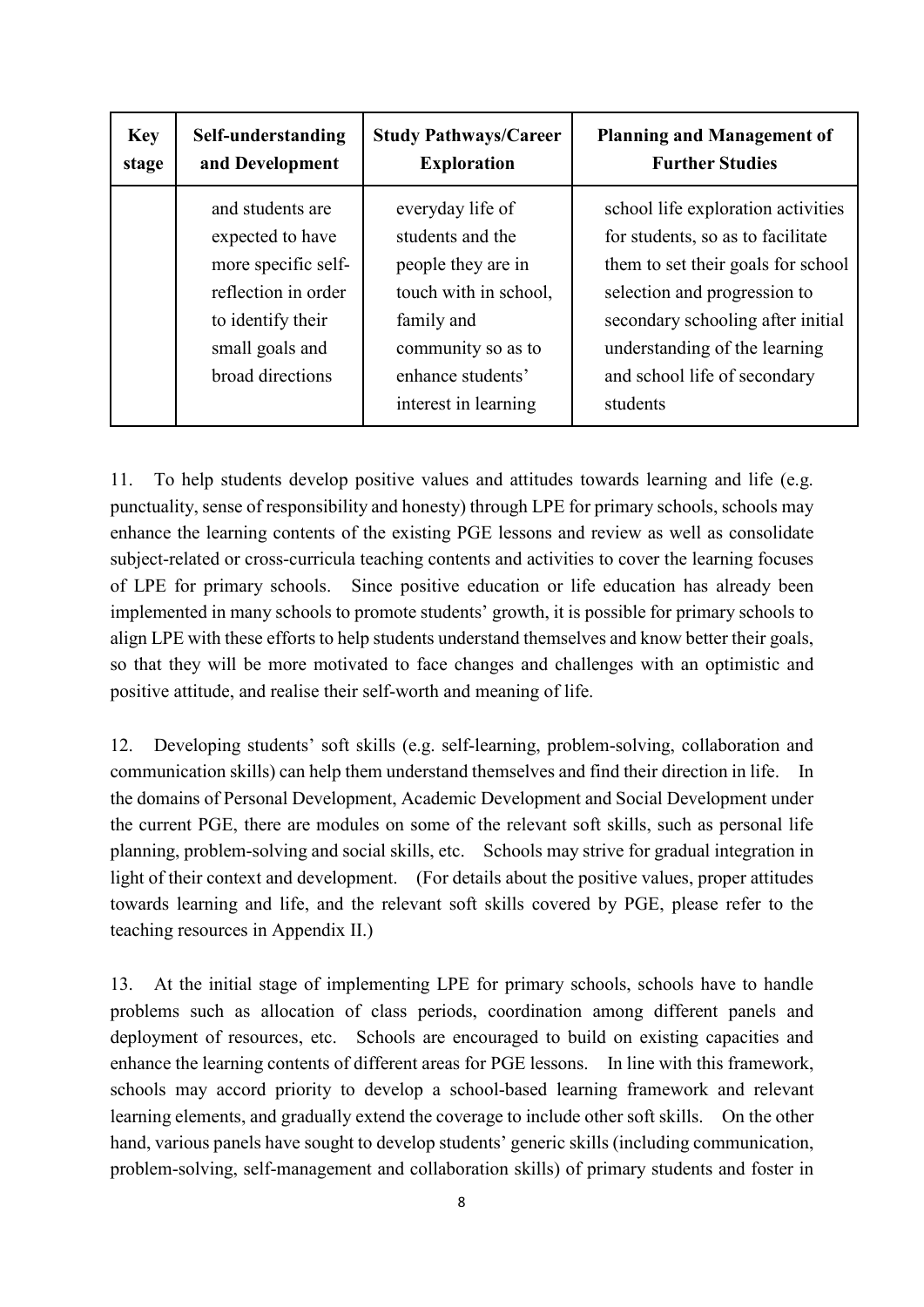them positive values (including perseverance, responsibility, commitment and integrity) over the years. Schools may gradually enrich and deepen the teaching of relevant soft skills, and the cultivation of positive values and attitudes towards life in light of their context. To help schools review and co-ordinate the work of LPE among different panels, a template of Subject Action Plan for LPE has been uploaded onto the EDB website for schools' reference [\(https://www.edb.gov.hk/en/GD/projects-services\)](https://www.edb.gov.hk/en/GD/projects-services) [Home > Teachers Related > Student Guidance and Discipline Services > Projects and Services > Life Planning Education for Primary Schools].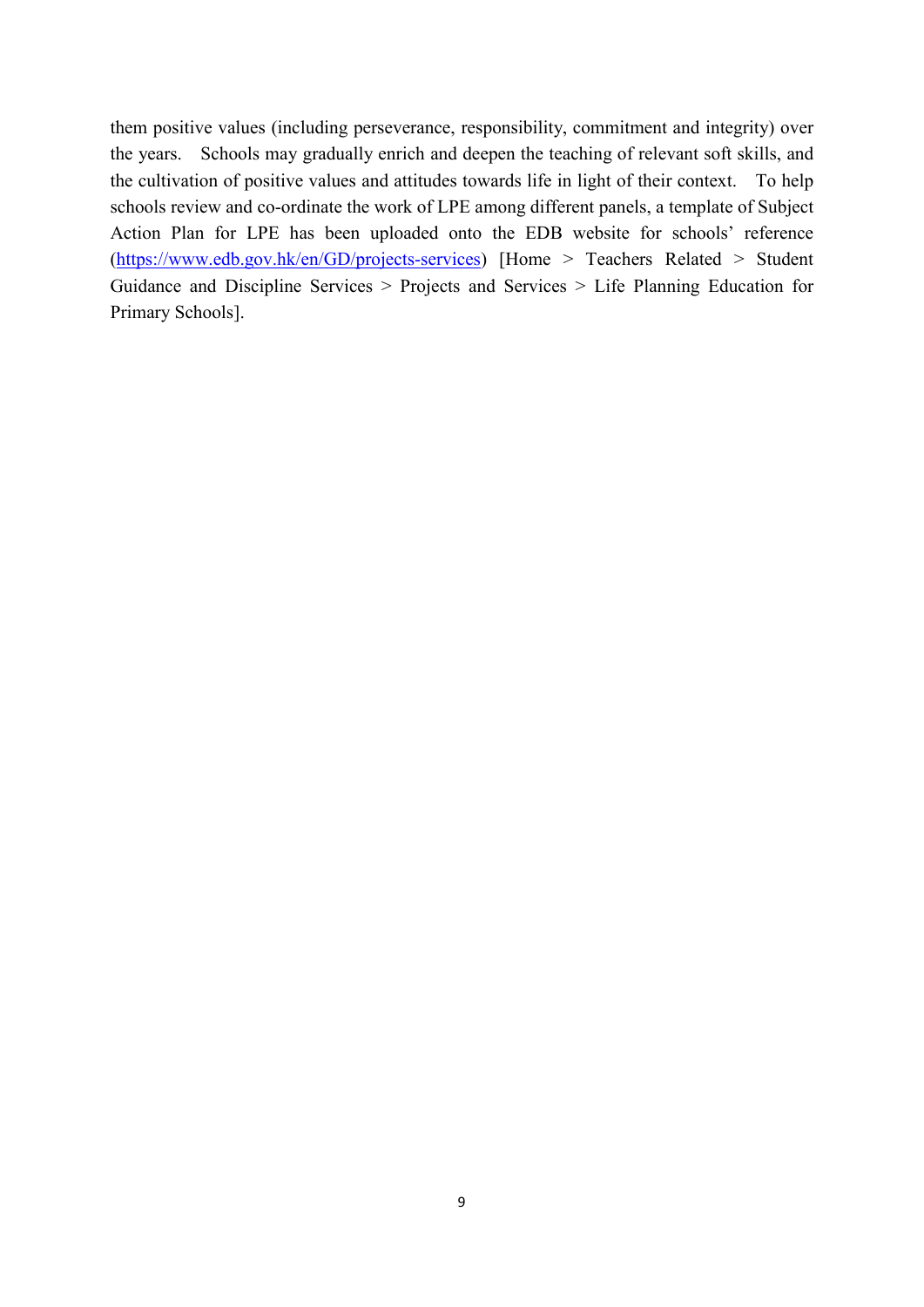# **A comparison between Personal Growth Education (PGE) and**

|  | Life Planning Education (LPE) for primary schools |
|--|---------------------------------------------------|
|--|---------------------------------------------------|

| <b>Learning focuses of</b><br><b>LPE</b> for primary<br>schools                                                                                                                                                                          | <b>Expected learning outcomes</b><br><b>Similar expected learning</b><br>outcomes for upper primary<br>under LPE for primary schools<br>students under PGE (revised<br>2012)                                                                                                                                                                                                                                                                                |                                                                                                                                                                                                                                                                                                                                                                                                                                                                                                                |
|------------------------------------------------------------------------------------------------------------------------------------------------------------------------------------------------------------------------------------------|-------------------------------------------------------------------------------------------------------------------------------------------------------------------------------------------------------------------------------------------------------------------------------------------------------------------------------------------------------------------------------------------------------------------------------------------------------------|----------------------------------------------------------------------------------------------------------------------------------------------------------------------------------------------------------------------------------------------------------------------------------------------------------------------------------------------------------------------------------------------------------------------------------------------------------------------------------------------------------------|
| Self-understanding<br>and Development<br>Understand one's<br>orientations, needs,<br>interests, abilities<br>and aspirations, and<br>learn about<br>occupational<br>prejudice that arises<br>from gender or social<br>status stereotypes | $\checkmark$<br>Understand personal<br>interests, aptitudes, strengths<br>and weaknesses when<br>making the right choice<br>about secondary schooling<br>(Learning Area 3: Academic<br>Development)<br>$\checkmark$<br>Develop a positive attitude<br>towards oneself, explore<br>one's potentials and set<br>personal goals (Learning<br>Area 1: Personal<br>Development)                                                                                  | Have a better understanding<br>$\checkmark$<br>of one's abilities/<br>personalities/interests and<br>expectations<br>Set self-appropriate personal<br>$\checkmark$<br>goals and actively prepare<br>oneself for studies and living<br>Learn about occupational<br>$\checkmark$<br>prejudice that arises from<br>gender and social status<br>stereotypes                                                                                                                                                        |
| <b>Study</b><br>Pathways/Career<br><b>Exploration</b><br>Apprehend socio-<br>economic changes<br>and industry-related<br>evolvements, as well<br>as how one's<br>abilities, aspirations<br>and study options are<br>career-related       | $\checkmark$<br>Learn about secondary<br>school life to prepare for<br>primary-secondary transition<br>(Learning Area 3: Academic<br>Development)<br>$\checkmark$<br>Realise how various<br>occupations are related to<br>different school subjects<br>(Learning Area 4: Career<br>Development)<br>Recognise various means for<br>$\checkmark$<br>gathering career information<br>and make simple<br>presentations (Learning Area<br>4: Career Development) | <b>Learn about the academic</b><br>$\checkmark$<br>structure, medium of<br>instruction, subjects taught,<br>etc. in secondary schools and<br>how they are related to future<br>study options in order to<br>prepare for the transition to<br>secondary schools<br><b>Realise</b> how major<br>$\checkmark$<br>occupations are related to<br>different subjects<br><b>Recognise</b> the development<br>$\checkmark$<br>trends and rapid changes in<br>the workplace and social<br>environment, in order to help |
|                                                                                                                                                                                                                                          | $\checkmark$<br>Understand the requirements<br>of various occupations and<br>how one's competencies and<br>aspirations are related<br>(Learning Area 4: Career<br>Development)                                                                                                                                                                                                                                                                              | students face challenges<br>brought by rapid changes<br>Discover personal dreams,<br>$\checkmark$<br>and <b>understand</b> one's<br>abilities/personalities<br>/interests/expectations and                                                                                                                                                                                                                                                                                                                     |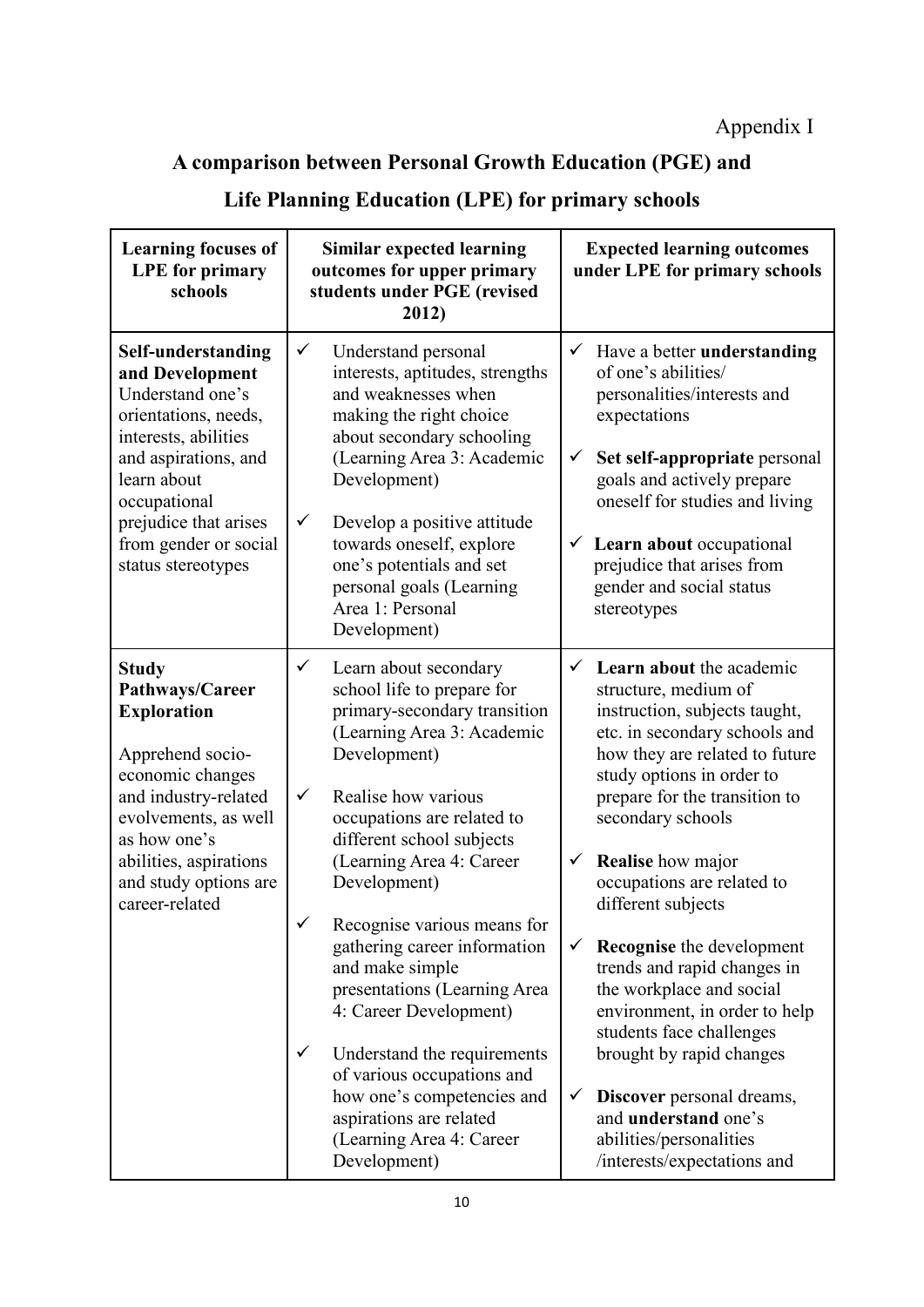| <b>Learning focuses of</b><br><b>LPE</b> for primary<br>schools                                                                                                                                                      | <b>Similar expected learning</b><br>outcomes for upper primary<br>students under PGE (revised<br>2012)                                                                                                                                                                                                                                                                                                                                                                                                                                                                                                                                                                                                                                                                                                                              | <b>Expected learning outcomes</b><br>under LPE for primary schools                                                                                                                                                                                                                                                                                                                                 |
|----------------------------------------------------------------------------------------------------------------------------------------------------------------------------------------------------------------------|-------------------------------------------------------------------------------------------------------------------------------------------------------------------------------------------------------------------------------------------------------------------------------------------------------------------------------------------------------------------------------------------------------------------------------------------------------------------------------------------------------------------------------------------------------------------------------------------------------------------------------------------------------------------------------------------------------------------------------------------------------------------------------------------------------------------------------------|----------------------------------------------------------------------------------------------------------------------------------------------------------------------------------------------------------------------------------------------------------------------------------------------------------------------------------------------------------------------------------------------------|
|                                                                                                                                                                                                                      |                                                                                                                                                                                                                                                                                                                                                                                                                                                                                                                                                                                                                                                                                                                                                                                                                                     | how study options are related<br>to personal dreams<br><b>Share</b> with family<br>$\checkmark$<br>members/significant others<br>their visions and expectations<br>for future studies/career/life                                                                                                                                                                                                  |
| <b>Planning and</b><br><b>Management</b> of<br><b>Further Studies</b><br>Devise plans for<br>progression to<br>secondary schooling;<br>develop positive<br>values and good<br>attitudes towards<br>learning and life | $\checkmark$<br>Understand the importance<br>of self-learning and lifelong<br>learning (Learning Area 3:<br>Academic Development)<br>$\checkmark$<br>Recognise personal strengths<br>in academic and non-<br>academic aspects (Learning<br>Area 3: Academic<br>Development)<br>$\checkmark$<br>Master interview skills<br>(Learning Area 3: Academic<br>Development)<br>$\checkmark$<br>Adapt to secondary school<br>life (Learning Area 3:<br>Academic Development)<br>Use time management skills<br>to balance personal,<br>academic and family life<br>(Learning Area 3: Academic<br>Development)<br>$\checkmark$<br>Apply a cooperative,<br>responsible, conscientious<br>and punctual attitude in<br>organising and participating<br>in school functions and<br>community services<br>(Learning Area 4: Career<br>Development) | Set goals and get prepared<br>$\checkmark$<br>for enrolment in the desired<br>secondary schools and<br>progression to secondary<br>schooling<br>$\checkmark$<br><b>Develop</b> positive values and<br>good attitudes (e.g.<br>punctuality, sense of<br>responsibility and honesty),<br>and recognise the importance<br>of these values and attitudes to<br>future studies or career<br>development |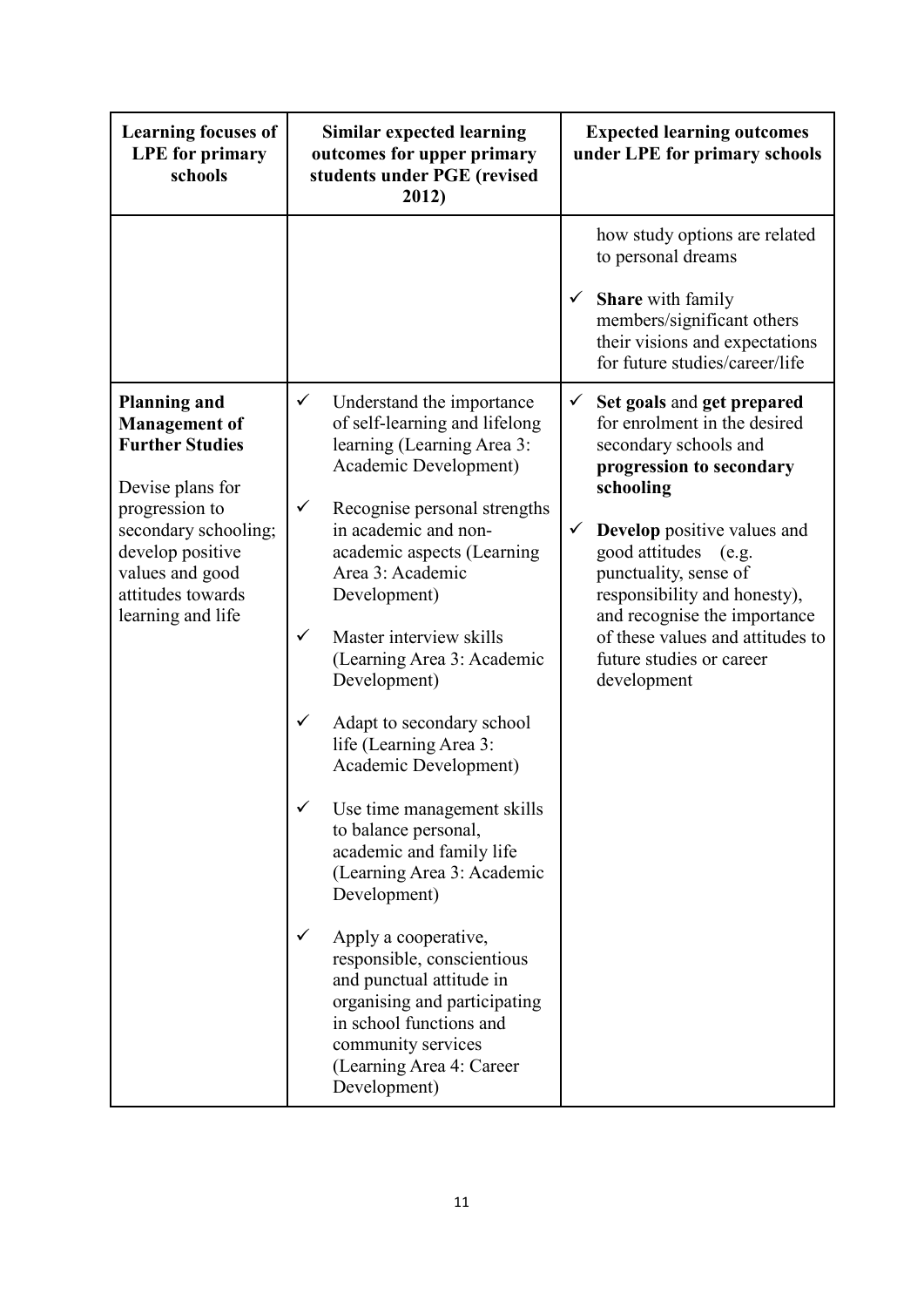## **Teaching and Learning Resources relevant to Life Planning Education for Primary Schools**

| <b>Expected Learning Outcomes for LPE for</b><br><b>Upper Primary Students</b>                                                                                                                                  | <b>Suggested Teaching Contents/</b><br><b>Relevant Teaching and Learning</b><br><b>Resources</b>                                                                                    |
|-----------------------------------------------------------------------------------------------------------------------------------------------------------------------------------------------------------------|-------------------------------------------------------------------------------------------------------------------------------------------------------------------------------------|
| <b>Self-understanding and Development</b>                                                                                                                                                                       |                                                                                                                                                                                     |
| $\checkmark$<br>Have a better understanding of one's<br>abilities/personalities/interests<br>and<br>expectations<br>Recognise and appreciate one's<br>abilities, strengths and<br>accept<br>personal weaknesses | The ugly duckling: I am "ME" / I am<br>$\checkmark$<br>precious (adopted from "WE"<br>Positive Dynamics Scheme)<br>My glory record (adopted from PGE-<br>✓<br>Academic Development) |
| Recognise the uniqueness of each<br>individual<br>Affirm one's potential                                                                                                                                        | * I am talented<br>$\checkmark$                                                                                                                                                     |
| Set self-appropriate personal goals and<br>✓<br>actively prepare oneself for studies and<br>living<br>Identify personal goals<br>Learn about principles of goal-<br>0<br>setting                                | $\checkmark$ Goal setting I (adopted from<br>"Understanding Adolescent<br>Project(Primary)"<br>Hope I and Hope II (adopted from<br>"Hope I and Hope II")                            |
| $\checkmark$ Learn about occupational prejudice that<br>arises from gender and social status                                                                                                                    | $\checkmark$ Choices on a wreck (adopted from PGE<br>- Career Development)                                                                                                          |
| stereotypes<br>Gender and occupation<br>Occupation<br>and<br>social<br>status<br>stereotyping                                                                                                                   | * Gender-neutral occupations                                                                                                                                                        |
| <b>Study Pathways/Career Exploration</b>                                                                                                                                                                        |                                                                                                                                                                                     |
| $\checkmark$ Learn about the academic structure,<br>medium of instruction, subjects taught,<br>etc. in secondary schools and how they                                                                           | $\checkmark$ * Secondary Schools: What you need to<br>know<br>* Notes on occupations I<br>$\checkmark$                                                                              |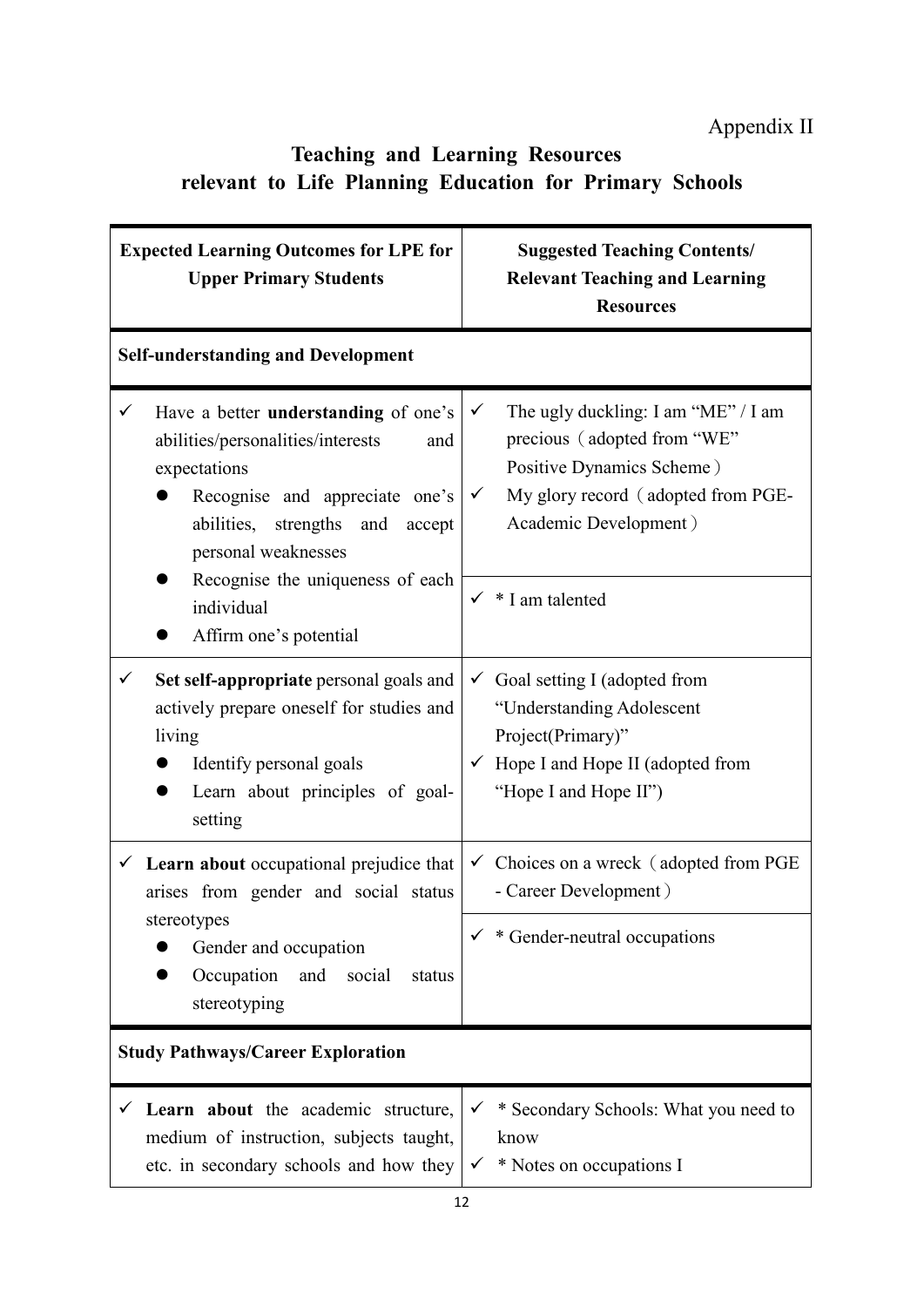| <b>Expected Learning Outcomes for LPE for</b><br><b>Upper Primary Students</b> |                                                                                                                                                                                                                                                                                                                                                                                                                                                            | <b>Suggested Teaching Contents/</b><br><b>Relevant Teaching and Learning</b><br><b>Resources</b>                                                                                                                                                                                                       |
|--------------------------------------------------------------------------------|------------------------------------------------------------------------------------------------------------------------------------------------------------------------------------------------------------------------------------------------------------------------------------------------------------------------------------------------------------------------------------------------------------------------------------------------------------|--------------------------------------------------------------------------------------------------------------------------------------------------------------------------------------------------------------------------------------------------------------------------------------------------------|
| schools                                                                        | are related to future study options in order<br>to prepare for the transition to secondary                                                                                                                                                                                                                                                                                                                                                                 |                                                                                                                                                                                                                                                                                                        |
| ✓<br>characteristics                                                           | Realise how major occupations are<br>related to different school subjects<br>Understand diversified methods to<br>obtain career-related information,<br>such as the job nature and its<br>Assist students to understand the<br>relationship between occupations<br>and different subjects                                                                                                                                                                  | Kaleidoscope career (adopted from PGE<br>$\checkmark$<br>- Career Development)<br>10 questions about occupation (adopted<br>$\checkmark$<br>from PGE – Career Development)<br>$\checkmark$ Know much more about occupations<br>(adopted from PGE - Career<br>Development)<br>* Notes on occupations II |
| ✓<br>of new occupations)                                                       | Recognise the development trends and<br>rapid changes in the workplace and social<br>environment, in order to help students<br>face challenges brought by rapid changes<br>Understand the impact of the rapidly<br>developing social environment on job<br>market (such as the rise and fall of<br>different occupations, changes in<br>entry requirements and the emergence<br>Help students prepare themselves to<br>face the challenge of rapid changes | Starting with your strengths (adopted<br>$\checkmark$<br>from PGE – Career Development)<br>* Time tunnel of career<br>$\checkmark$<br>Entry requirements (adopted from PGE<br>✓<br>- Career Development)                                                                                               |
| <b>Discover</b><br>understand<br>personal dreams<br>Understand                 | personal<br>dreams,<br>and<br>one's<br>abilities/personalities/interests/expectati<br>ons and how study options are related to<br>Discover personal dreams<br>the<br>relationship<br>between one's abilities and further                                                                                                                                                                                                                                   | * Career inside-out<br>* Fly with your dreams<br>$\checkmark$                                                                                                                                                                                                                                          |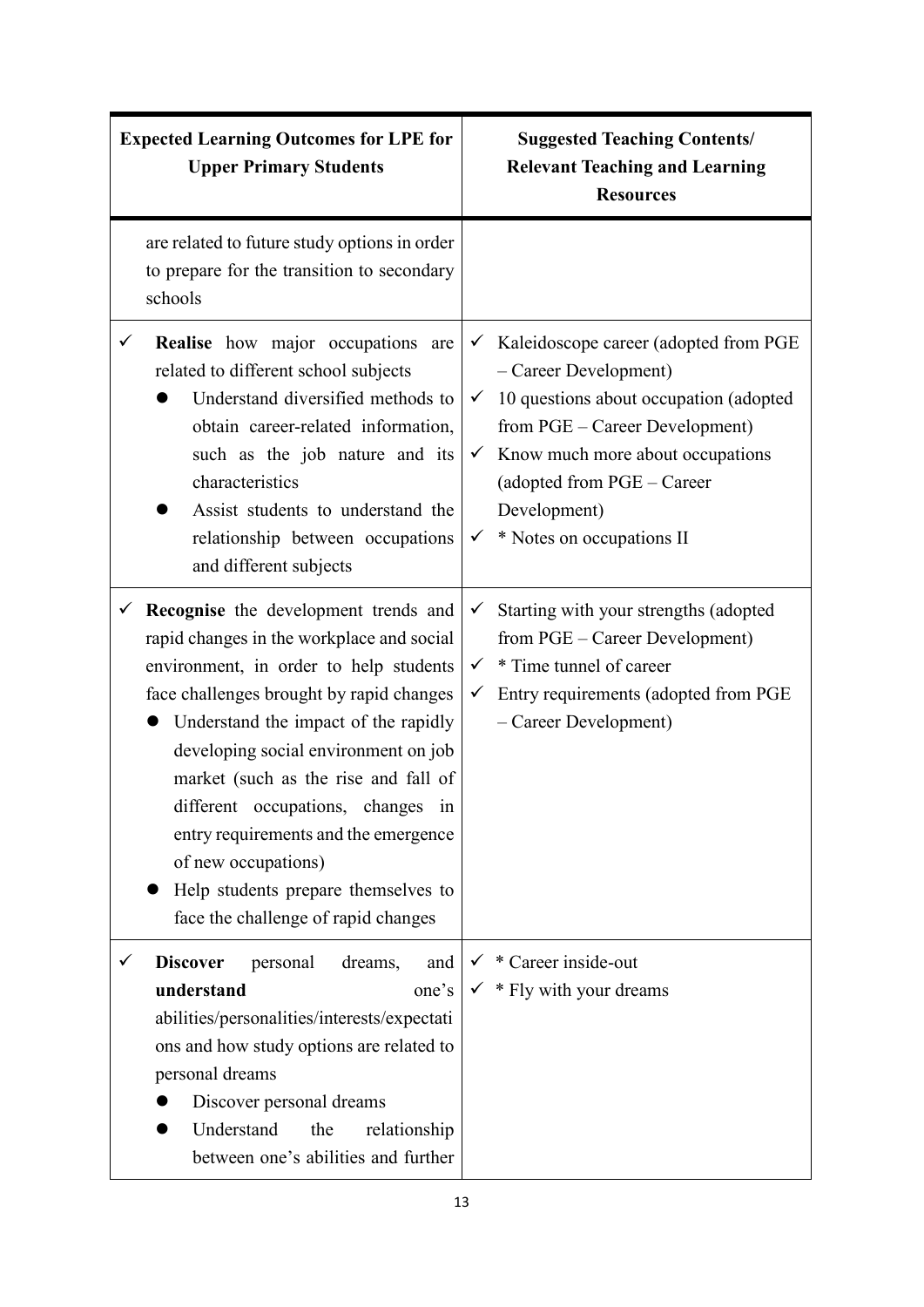| <b>Expected Learning Outcomes for LPE for</b><br><b>Upper Primary Students</b>                                                                                                                                                                                                        | <b>Suggested Teaching Contents/</b><br><b>Relevant Teaching and Learning</b><br><b>Resources</b>                                                                                                                                                                                              |
|---------------------------------------------------------------------------------------------------------------------------------------------------------------------------------------------------------------------------------------------------------------------------------------|-----------------------------------------------------------------------------------------------------------------------------------------------------------------------------------------------------------------------------------------------------------------------------------------------|
| studies<br>Understand the basic conditions of<br>dreams and personal conditions                                                                                                                                                                                                       |                                                                                                                                                                                                                                                                                               |
| $\checkmark$ Share with family members/significant<br>others their visions and expectations for<br>future studies/career/life                                                                                                                                                         | * LPE journal<br>$\checkmark$                                                                                                                                                                                                                                                                 |
| <b>Planning and Management of Further Studies</b>                                                                                                                                                                                                                                     |                                                                                                                                                                                                                                                                                               |
| $\checkmark$<br>Set goals and get prepared<br>for<br>enrolment in the desired secondary<br>schools and progression to secondary<br>schooling<br>Understand personal abilities and<br>conditions, and the selection of<br>appropriate secondary school                                 | Starting your life in secondary school<br>✓<br>(adopted from PGE - Academic<br>Development)                                                                                                                                                                                                   |
| positive values<br>$\checkmark$ Develop<br>and good<br>attitudes, and recognise the importance of<br>these values and attitudes to future studies<br>or career development<br>Cooperation,<br>of<br>sense<br>responsibility, diligence, honesty<br>and punctuality<br>Time management | $\checkmark$ Working together (adopted from PGE –<br>Career Development)<br>$\checkmark$ Who's duties (adopted from PGE –<br>Career Development)<br>Be a master of time management<br>(adopted from PGE - Career<br>Development)<br>*Respect and keenness to one's<br>occupation<br>* Honesty |
| Relevant soft skills                                                                                                                                                                                                                                                                  |                                                                                                                                                                                                                                                                                               |
| Personal life planning skills<br>$\checkmark$<br>Time management<br>Good use of money                                                                                                                                                                                                 | Time auction (adopted from PGE $-$<br>✓<br>Personal Development)<br>* I am the time keeper<br>* Make good use of money I and II                                                                                                                                                               |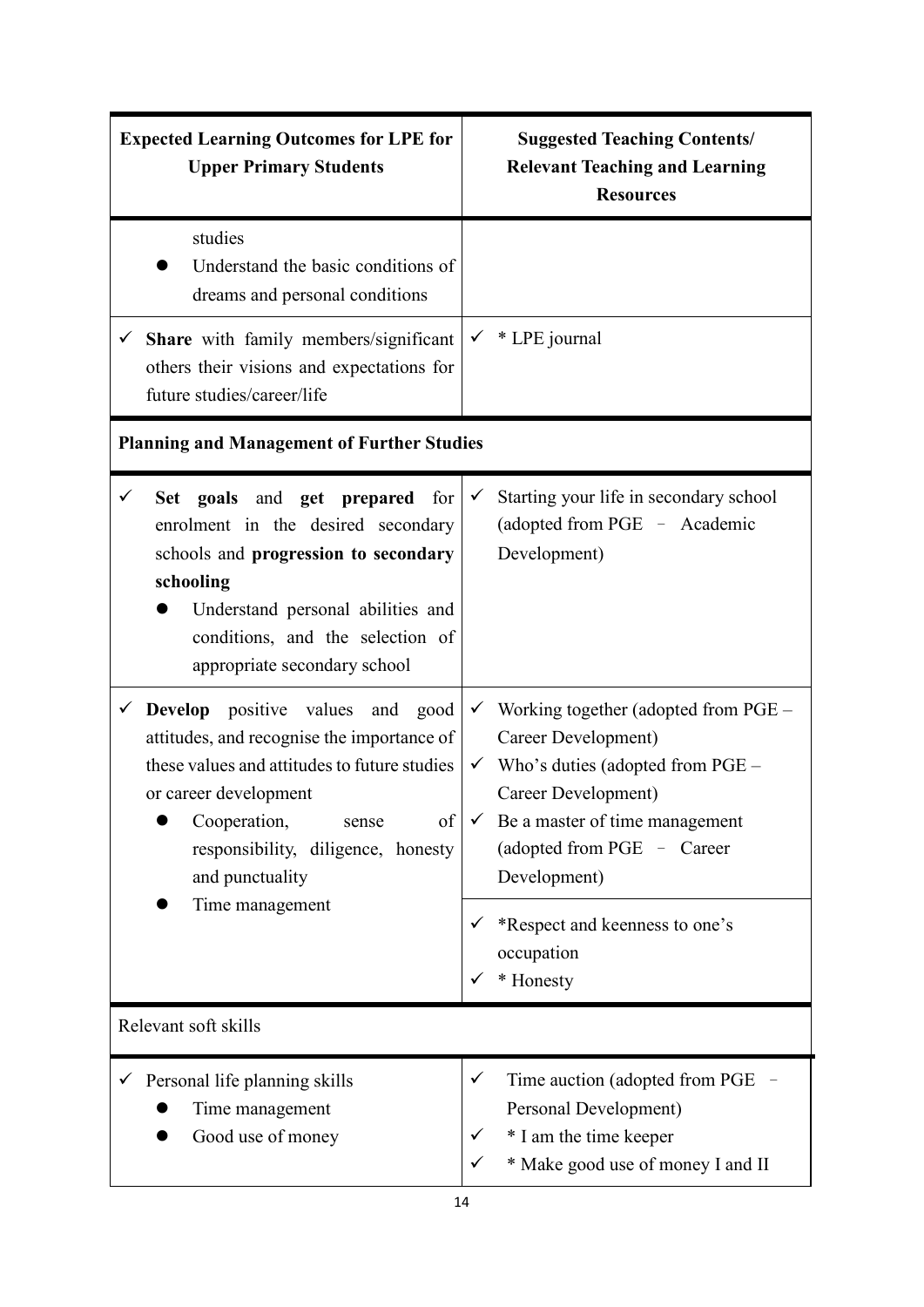| <b>Expected Learning Outcomes for LPE for</b><br><b>Upper Primary Students</b>                                                                                                                                                                                                                                    | <b>Suggested Teaching Contents/</b><br><b>Relevant Teaching and Learning</b><br><b>Resources</b>                                                                                                                                                                                                                                                                                                                          |
|-------------------------------------------------------------------------------------------------------------------------------------------------------------------------------------------------------------------------------------------------------------------------------------------------------------------|---------------------------------------------------------------------------------------------------------------------------------------------------------------------------------------------------------------------------------------------------------------------------------------------------------------------------------------------------------------------------------------------------------------------------|
| Problem-solving skills<br>Goal setting                                                                                                                                                                                                                                                                            | Think before you leap (adopted from<br>PGE – Personal Development)<br>Hope I and II (adopted from "Hope I<br>and Hope II")<br>Problem-solving skills (adopted from<br>PGE - Personal Development)                                                                                                                                                                                                                         |
| Social skills:<br><b>Communication skills</b><br>Conflict management skills                                                                                                                                                                                                                                       | Principals in making friends (adopted<br>✓<br>from PGE – Social Development)<br>Use of 'I' message (adopted from PGE<br>✓<br>- Social Development)<br>Get along well with siblings (adopted<br>✓<br>from PGE – Social Development)<br>How to deal with bullying (adopted<br>✓<br>from PGE – Social Development)<br>What to do in case of being bullied<br>✓<br>(adopted from PGE - Social<br>Development)                 |
| Relevant positive values and attitude towards life<br>$\checkmark$ Positive values and attitudes:<br>Appreciation of oneself as an<br>unique individual<br>Expressing care and wishes<br>Mutual understanding and<br>accommodation<br>Persistence<br>Cooperation and conscientiousness<br>Sense of responsibility | Magic mirror (adopted from PGE<br>Personal Development)<br>Blessing and goodbye (adopted from<br>✓<br>PGE – Social Development)<br>Get along well with siblings (adopted<br>✓<br>from PGE – Social Development)<br>Let me show you how (adopted from<br>✓<br>PGE – Academic Development)<br>Who's duties / Work together /<br>✓<br>Division of labour (adopted from PGE<br>- Academic Development)<br>* My responsibility |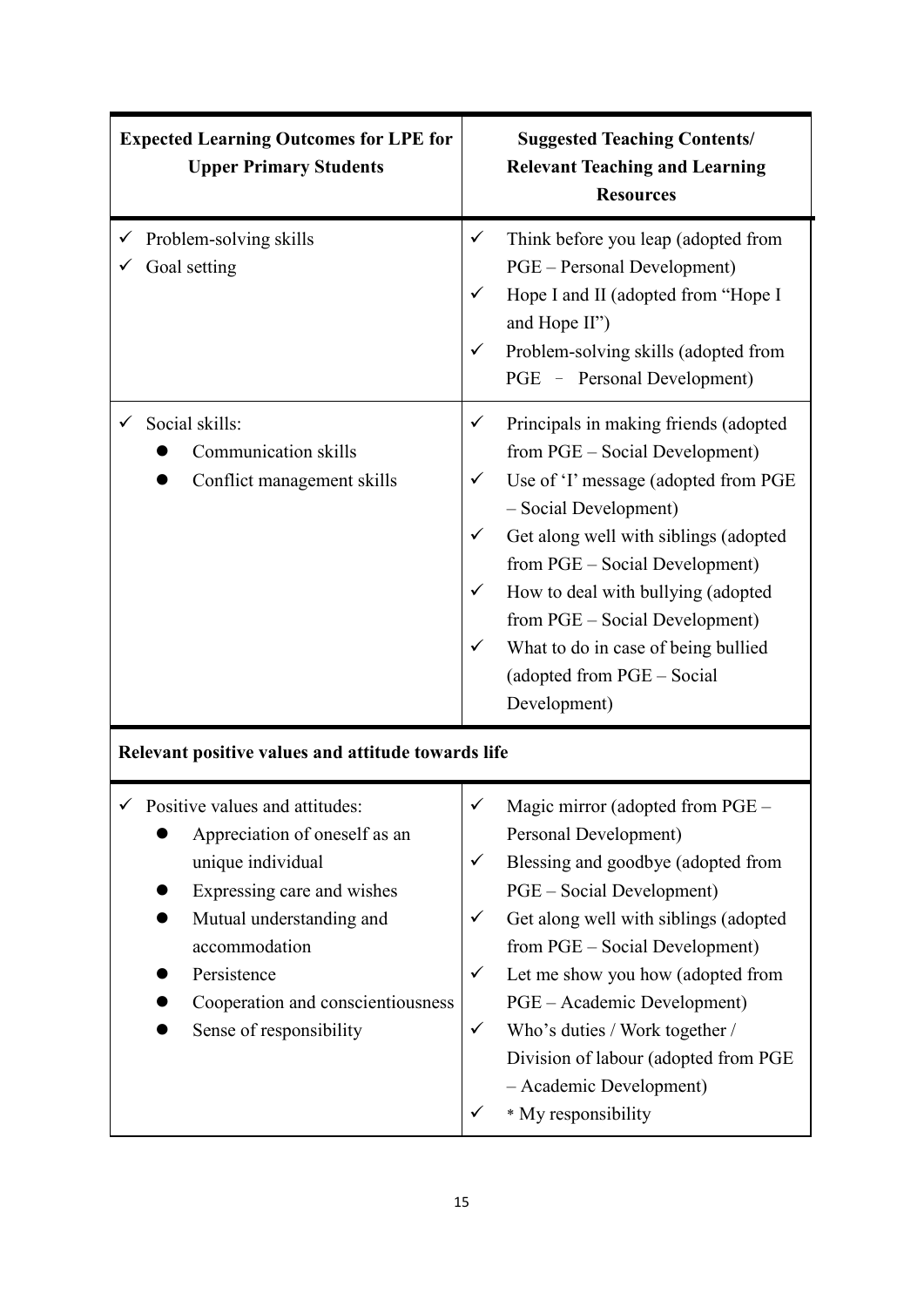- # The teaching resources will be updated from time to time. Schools may visit the EDB website [\(https://www.edb.gov.hk/en/GD/projects-services\)](https://www.edb.gov.hk/en/GD/projects-services) [ [Home >Teachers Related >](https://www.edb.gov.hk/en/index.html)[Student Guidance and](https://www.edb.gov.hk/en/teacher/student-guidance-discipline-services/about-student-guidance-discipline-services/index.html)  [Discipline Services >](https://www.edb.gov.hk/en/teacher/student-guidance-discipline-services/about-student-guidance-discipline-services/index.html)[Projects and Services >Life](https://www.edb.gov.hk/en/teacher/student-guidance-discipline-services/projects-services/index.html) Planning Education].
- \* For teaching resources that are being compiled and/or revised, they will be uploaded onto the EDB website for teachers' reference upon completion.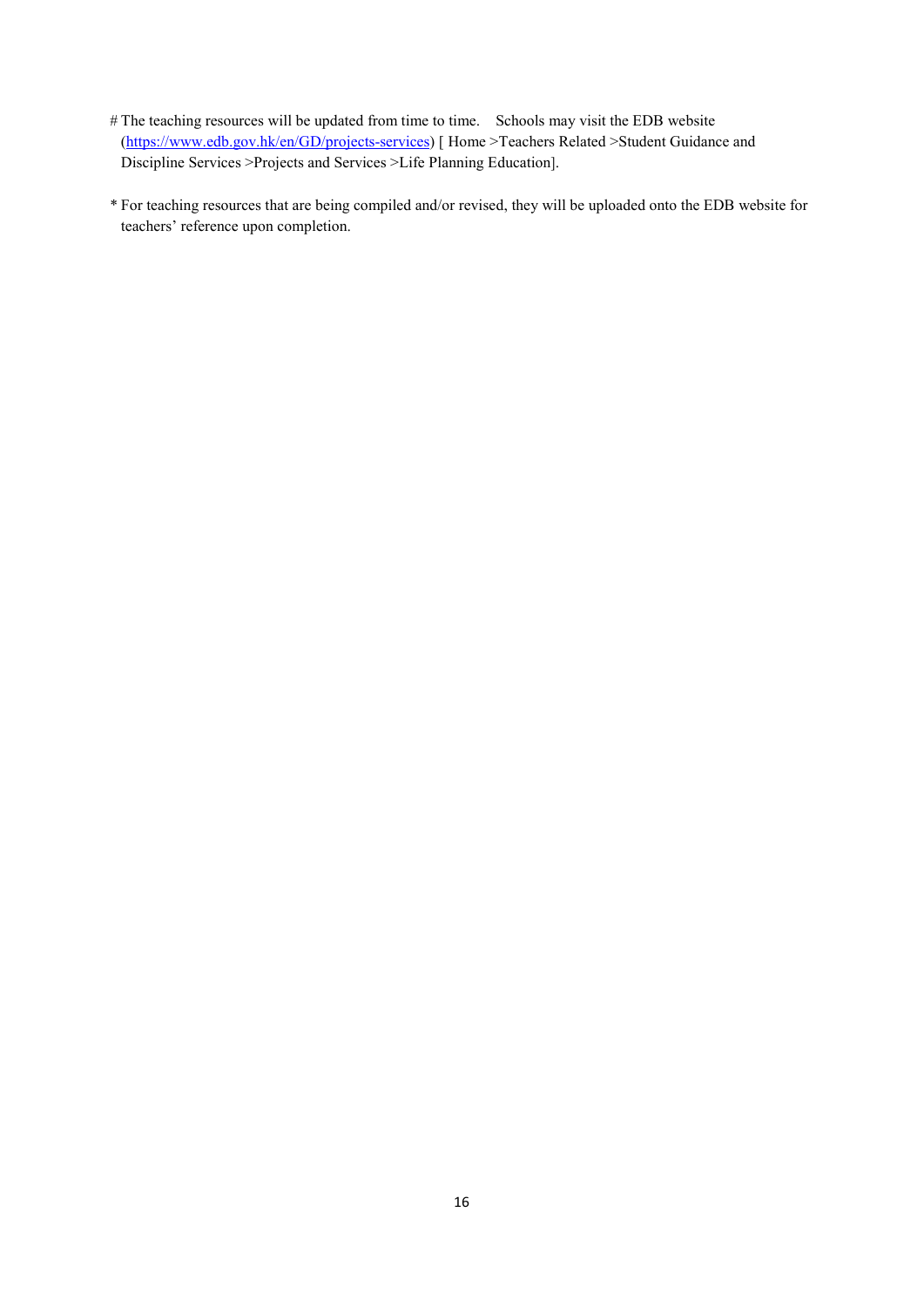#### **References**

- 1. Bandura, A. (1977). Self-efficacy: Toward a unifying theory of behavioral change. *Psychological Review, 84*(2), 191–215.
- 2. Bandura, A. (1982). The psychology of chance encounters and life paths. *American Psychologist, 37(7)*, 747–755.
- 3. Gottfredson, L. S. (1981). Circumscription and compromise: A developmental theory of occupational aspirations. *Journal of Counseling Psychology, 28*(6), 545–579.
- 4. Gysbers, N. C. (2008). Individual student planning in the United States: Rationale, Practices, and Results. *Asian Journal of Counselling*, 15(2), 117–139.
- 5. Gysbers, N. C. (2013). Career-ready students: A goal of Comprehensive School Counseling Programs. *The Career Development Quarterly*, 61, 283–261.
- 6. Gysbers, N. C., Stanley, B., Kosteck-Bunch, L.,Magnuson, C. S. , & Starr, M. F. (2011). *Missouri comprehensive guidance and counseling program: A manual for program development, implementation, evaluation, and enhancement*. Warrensburg, MO; Missouri Center for Career Education, University of Central Missouri.
- 7. Super, D. E. (1990). *A life-span, life-space approach to career development.* In D. Brown & L. Brooks, *The Jossey-Bass management series and The Jossey-Bass social and behavioral science series. Career choice and development: Applying contemporary theories to practice* (p. 197– 261). Jossey-Bass.
- 8. Student Development Curriculum Division (2012). *Education and Career Guidance (ECG) Syllabus: Secondary Implementation starting with 2014 Secondary Cohort (All levels)*. Singapore: Ministry of Education.
- 9. 升學及就業輔導組(2014)。《中學生涯規劃教育及升學就業輔導指引 第一版》。香港: 香港特別行政區教育局。
- 10. 艾斯柏(2002)。《如何改善生活技能課程及全方位輔導計劃︰理念與策略》。《生活技 能課程及全方位輔導計劃︰理念與實踐》。香港︰香港大學教育學院生活技能發展計劃, 頁 30-45。
- 11. 香港輔導教師協會(2013)。《高中事業發展學習工具: 生涯地圖》。香港:香港輔導教 師協會。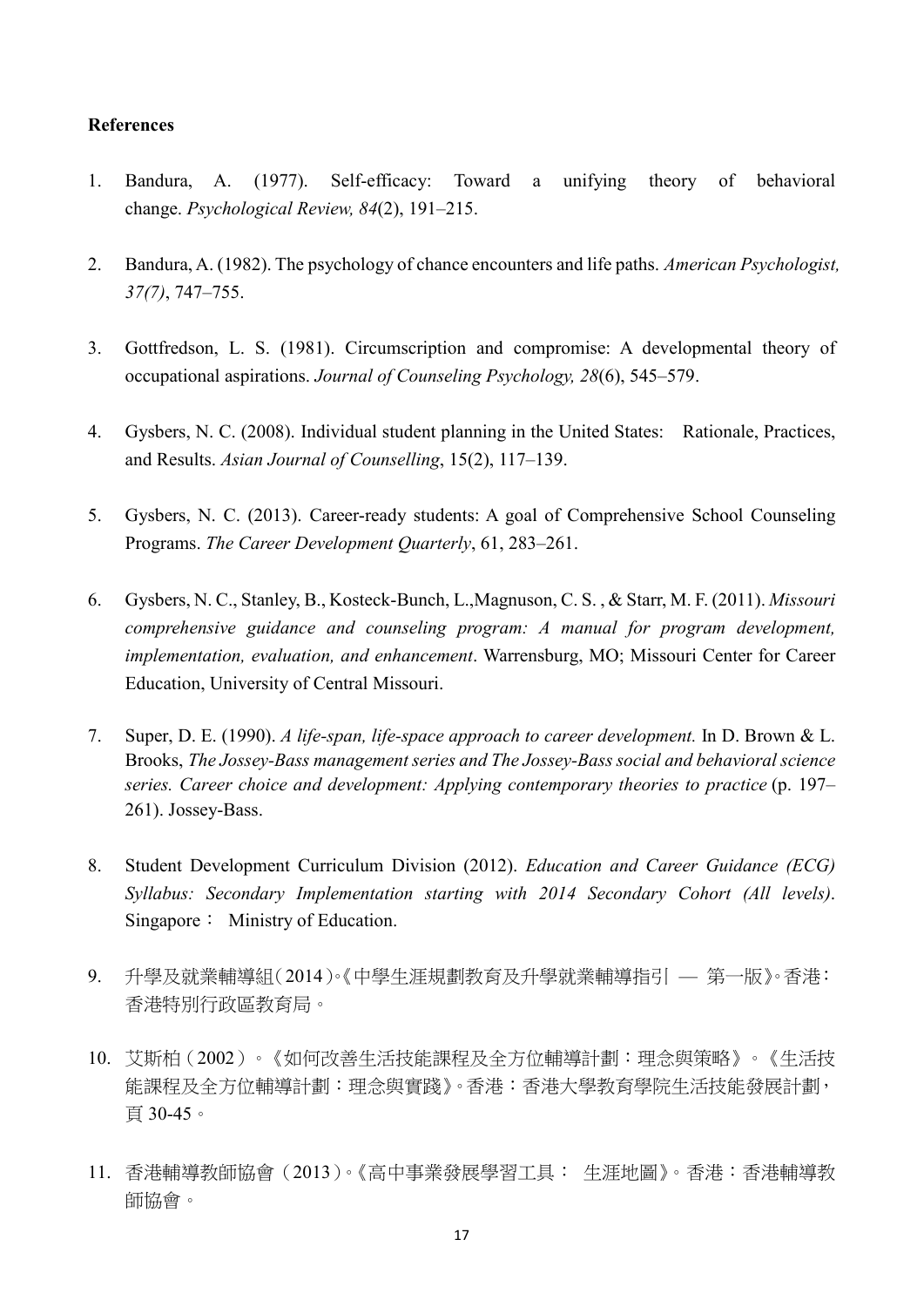- 12. 香港輔導教師協會(2013)。《築夢工程》。香港:香港輔導教師協會。
- 13. 袁文得、佘文基等著(2005)。《生活技能發展課程:活動設計》。香港大學敎育學院, 生活技能發展計劃。
- 14. 梁湘明、黃美微、李淑賢、林建榮(2002)。《生涯規劃︰青少年的事業發展與輔導》。 《青年研究學報》,第5卷,頁38-49。
- 15. 《青少年生涯發展服務培訓計劃教材套》—《從校園到工作世界:事業發展理論的一些 啟示》。香港:香港社會服務聯會。
- 16. 訓育及輔導組(2008)。《個人成長教育 精選教案》。香港:香港特別行政區教育局。 https:[//www.edb.gov.hk/attachment/tc/teacher/student-guidance-discipline-services/gd](https://www.edb.gov.hk/attachment/tc/teacher/student-guidance-discipline-services/gd-resources/resources-personal-growth-edu/pge-selected-lesson-plans-chi.zip)[resources/resources-personal-growth-edu/pge-selected-lesson-plans-chi.zip](https://www.edb.gov.hk/attachment/tc/teacher/student-guidance-discipline-services/gd-resources/resources-personal-growth-edu/pge-selected-lesson-plans-chi.zip)
- 17. 訓育及輔導組(2010)。《「WE」正向動力計劃(小學版)》教案。香港:香港特別行政區 教育局。 [https://www.edb.gov.hk/tc/teacher/student-guidance-discipline-services/gd](https://www.edb.gov.hk/tc/teacher/student-guidance-discipline-services/gd-resources/index.html)[resources/index.html](https://www.edb.gov.hk/tc/teacher/student-guidance-discipline-services/gd-resources/index.html)
- 18. 訓育及輔導組(2010)。《成長的天空(小學)》小五課程。香港:香港特別行政區教育局。 [https://www.edb.gov.hk/tc/teacher/student-guidance-discipline-services/projects](https://www.edb.gov.hk/tc/teacher/student-guidance-discipline-services/projects-services/understanding-adolescent-project-primary/universal-programme.html)[services/understanding-adolescent-project-primary/universal-programme.html](https://www.edb.gov.hk/tc/teacher/student-guidance-discipline-services/projects-services/understanding-adolescent-project-primary/universal-programme.html)
- 19. 訓育及輔導組(2012)。《個人成長教育(2012 修訂版)》教案。香港:香港特別行政區教 育局。 [https://www.edb.gov.hk/tc/teacher/student-guidance-discipline-services/gd](https://www.edb.gov.hk/tc/teacher/student-guidance-discipline-services/gd-resources/resources-personal-growth-edu/resources-personal-growth-edu.html)[resources/resources-personal-growth-edu/resources-personal-growth-edu.html](https://www.edb.gov.hk/tc/teacher/student-guidance-discipline-services/gd-resources/resources-personal-growth-edu/resources-personal-growth-edu.html)
- 20. 訓育及輔導組(2012)。《個人成長教育(2012 修訂版)》。香港:香港特別行政區教育局。 [https://www.edb.gov.hk/attachment/tc/teacher/student-guidance-discipline-services/projects](https://www.edb.gov.hk/attachment/tc/teacher/student-guidance-discipline-services/projects-services/sgs/comprehensive-student-guidance/kla/1974_20120810_chi.pdf)[services/sgs/comprehensive-student-guidance/kla/1974\\_20120810\\_chi.pdf](https://www.edb.gov.hk/attachment/tc/teacher/student-guidance-discipline-services/projects-services/sgs/comprehensive-student-guidance/kla/1974_20120810_chi.pdf)
- 21. 訓育及輔導組(2020)。《希望(一)》教案。香港:香港特別行政區教育局。 [https://www.edb.gov.hk/tc/teacher/student-guidance-discipline-services/gd](https://www.edb.gov.hk/tc/teacher/student-guidance-discipline-services/gd-resources/resources-personal-growth-edu/resources-personal-growth-edu.html)[resources/resources-personal-growth-edu/resources-personal-growth-edu.html](https://www.edb.gov.hk/tc/teacher/student-guidance-discipline-services/gd-resources/resources-personal-growth-edu/resources-personal-growth-edu.html)
- 22. 訓育及輔導組(2020)。《希望(二)》教案。香港:香港特別行政區教育局。